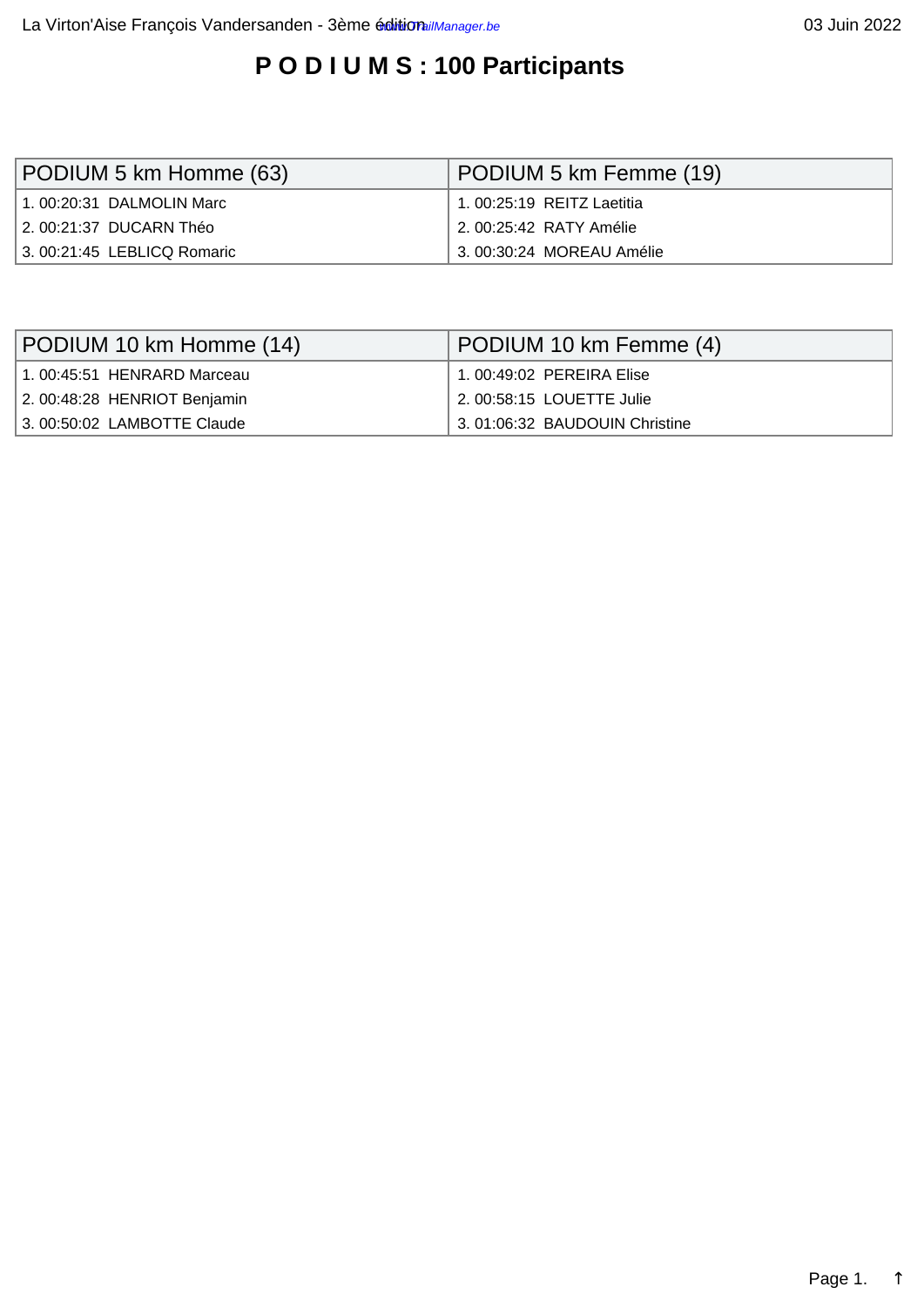## **Résultats: 5 km / Homme** (5,680 Km)

<span id="page-1-0"></span>

| <b>Pos</b>  | Dossard        | Nom, prénom                | Ville | Cat. | Chrono   | Tps/km      | Km/h       |
|-------------|----------------|----------------------------|-------|------|----------|-------------|------------|
| 1           | 19             | <b>DALMOLIN Marc</b>       |       |      | 00:20:31 | 03:36       | 16,61      |
| $\mathbf 2$ | 48             | <b>DUCARN Théo</b>         |       |      | 00:21:37 | 03:48       | 15,77      |
| $\mathbf 3$ | 37             | <b>LEBLICQ Romaric</b>     |       |      | 00:21:45 | 03:49       | 15,67      |
| 4           | 66             | <b>CARNEVALI Tristan</b>   |       |      | 00:22:27 | 03:57       | 15,18      |
| 5           | 44             | LADANG Mathéo              |       |      | 00:22:48 | 04:00       | 14,95      |
| 6           | 60             | <b>LADANG Arthur</b>       |       |      | 00:22:52 | 04:01       | 14,90      |
| 7           | 59             | <b>LADANG Robin</b>        |       |      | 00:23:03 | 04:03       | 14,79      |
| 8           | 29             | <b>THIEBAUX Thomas</b>     |       |      | 00:24:27 | 04:18       | 13,94      |
| 9           | 72             | <b>HOSTELET Julien</b>     |       |      | 00:25:27 | 04:28       | 13,39      |
| 10          | 14             | <b>FORMOSO Laurent</b>     |       |      | 00:25:37 | 04:30       | 13,30      |
| 11          | 46             | <b>DETONGRE Logan</b>      |       |      | 00:25:45 | 04:32       | 13,23      |
| 12          | 38             | DE RUETTE Yoann            |       |      | 00:25:50 | 04:32       | 13,19      |
| 13          | 42             | <b>OLIVIER Egon</b>        |       |      | 00:25:54 | 04:33       | 13,16      |
| 14          | 79             | <b>BUCHET Bérenger</b>     |       |      | 00:25:56 | 04:33       | 13,14      |
| 15          | 24             | <b>DEHRET Nicolas</b>      |       |      | 00:26:27 | 04:39       | 12,88      |
| 16          | 35             | <b>RATY Antonin</b>        |       |      | 00:27:10 | 04:46       | 12,54      |
| 17          | 54             | <b>BAUDOUIN Louis</b>      |       |      | 00:27:20 | 04:48       | 12,47      |
| 18          | 21             | <b>BOUREKBA Abdelkarim</b> |       |      | 00:27:43 | 04:52       | 12,30      |
| 19          | 26             | DE RUETTE Mayron           |       |      | 00:27:44 | 04:52       | 12,29      |
| 20          | 13             | <b>BRYSSENS Brandon</b>    |       |      | 00:27:55 | 04:54       | 12,21      |
| 21          | 303            | JAMINON Jérôme             |       |      | 00:28:01 | 04:55       | 12,16      |
| 22          | 1              | <b>THOMAS Cédric</b>       |       |      | 00:28:21 | 04:59       | 12,02      |
| 23          | 23             | <b>DEHAUT Maxime</b>       |       |      | 00:28:30 | 05:01       | 11,96      |
| 24          | 39             | <b>BOCH Léïs</b>           |       |      | 00:29:19 | 05:09       | 11,62      |
| 25          | 15             | <b>CALLENS Christophe</b>  |       |      | 00:29:26 | 05:10       | 11,58      |
| 26          | 82             | <b>GOBBI Loan</b>          |       |      | 00:29:29 | 05:11       | 11,56      |
| 27          | 12             | DADASOGLU Muhamed          |       |      | 00:29:35 | 05:12       | 11,52      |
| 28          | 74             | <b>SCHROBILTGEN Noé</b>    |       |      | 00:29:43 | 05:13       | 11,47      |
| 29          | 77             | MULLDENDERS Johan          |       |      | 00:29:46 | 05:14 11,45 |            |
| 30          | 4              | <b>SVILAR Nicolas</b>      |       |      | 00:30:01 | 05:17 11,35 |            |
| 31          | 31             | <b>NEMRY Mathieu</b>       |       |      | 00:30:33 | 05:22       | 11,16      |
| 32          | 73             | <b>BONNEAU Benjamin</b>    |       |      | 00:30:48 | 05:25       | 11,06      |
| 33          | 52             | <b>RENAUX Florian</b>      |       |      | 00:30:50 | 05:25       | 11,05      |
| 34          | 40             | <b>THIERY Jimmy</b>        |       |      | 00:30:52 | 05:26       | 11,04      |
| 35          | 30             | <b>MALFROID Benoît</b>     |       |      | 00:31:42 | 05:34       | 10,75      |
| 36          | 62             | <b>BRAHAM Mehdi</b>        |       |      | 00:32:02 | 05:38       | 10,64      |
| 37          | 16             | <b>BRENO Logan</b>         |       |      | 00:32:22 | 05:41       | 10,53      |
| 38          | 71             | <b>DURAND Pascal</b>       |       |      | 00:32:34 | 05:44       | 10,46      |
| 39          | 55             | <b>SCHLEICHARD Kenny</b>   |       |      | 00:32:46 | 05:46       | 10,40      |
| 40          | 80             | <b>BAUDOUIN Anthony</b>    |       |      | 00:33:04 | 05:49       | 10,31      |
| 41          | 47             | <b>VINCKE Jean-Claude</b>  |       |      | 00:33:17 | 05:51       | 10,24      |
| 42          | 58             | <b>ANTOINE Johan</b>       |       |      | 00:35:00 | 06:09       | 9,74       |
| 43          | 11             | <b>BAEZ Junior</b>         |       |      | 00:35:33 | 06:15       | 9,59       |
| 44          | $\overline{7}$ | <b>SOSSON Baptiste</b>     |       |      | 00:35:41 | 06:16       | 9,55       |
| 45          | 33             | <b>JACQUET Fabrice</b>     |       |      | 00:36:12 | 06:22       | 9,41       |
| 46          | 32             | <b>THOMAS Aaron</b>        |       |      | 00:36:39 | 06:27       | 9,30       |
| 47          | 41             | <b>LAMBERT Mathéo</b>      |       |      | 00:36:51 | 06:29       | 9,25       |
| 48          | 3              | <b>SHAQIRI Mergim</b>      |       |      | 00:36:56 | 06:30       | 9,23       |
| 49          | 76             | DADASOGLU Eren             |       |      | 00:37:55 | 06:40       | 8,99       |
| 50          | 75             | <b>KASSAN Hasan</b>        |       |      | 00:37:59 | 06:41       | 8,97       |
|             |                |                            |       |      |          | Page 2.     | $\uparrow$ |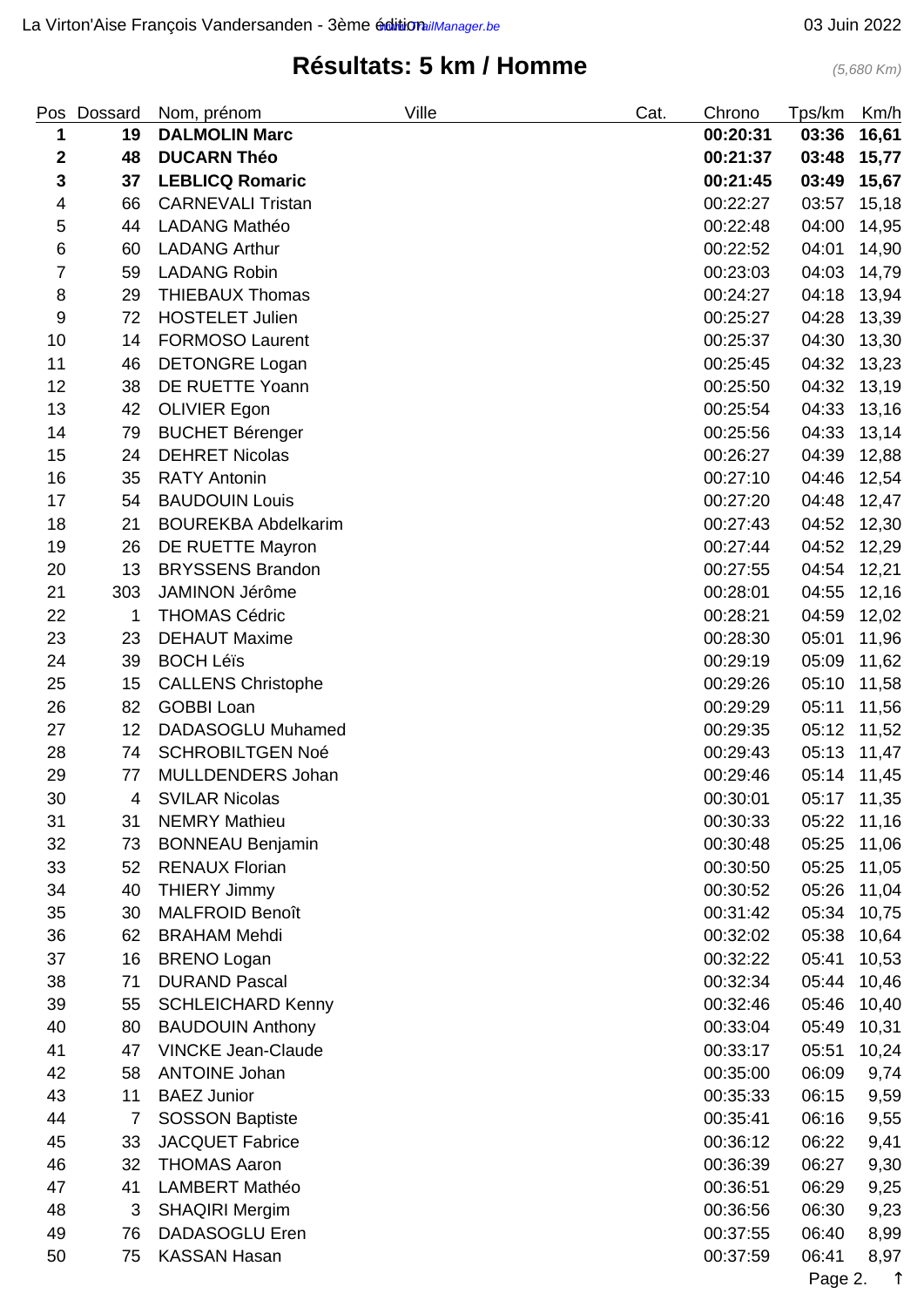Pos Dossard Nom, prénom Ville Ville Cat. Chrono Tps/km Km/h 63 ARNOULD Jean-Philippe 00:38:09 06:42 8,93 17 BOUCHEMLA Yacine 00:38:18 06:44 8,90 56 BODY Jean-François 00:38:23 06:45 8,88 10 ALIMI Nusret 00:38:30 06:46 8,85 55 57 CONROTTE Vinvent 100:39:10 66:53 8,70 83 FINEUSE 00:40:32 07:08 8,41 5 LEROY Florent 00:40:56 07:12 8,33 2 SALAMEH Jawad 00:42:17 07:26 8,06 27 AGNES Anthony 00:48:38 08:33 7,01 6 REUTER Aloïs 00:49:59 08:47 6,82 61 9 NGENDO Ray 200:50:05 08:49 6,80 25 GODENNE Louka 01:00:47 10:42 5,61 69 BREVERY Robert 01:12:46 12:48 4,68

## **Résultats: 5 km / Homme** (5,680 Km)

Page 3.  $\uparrow$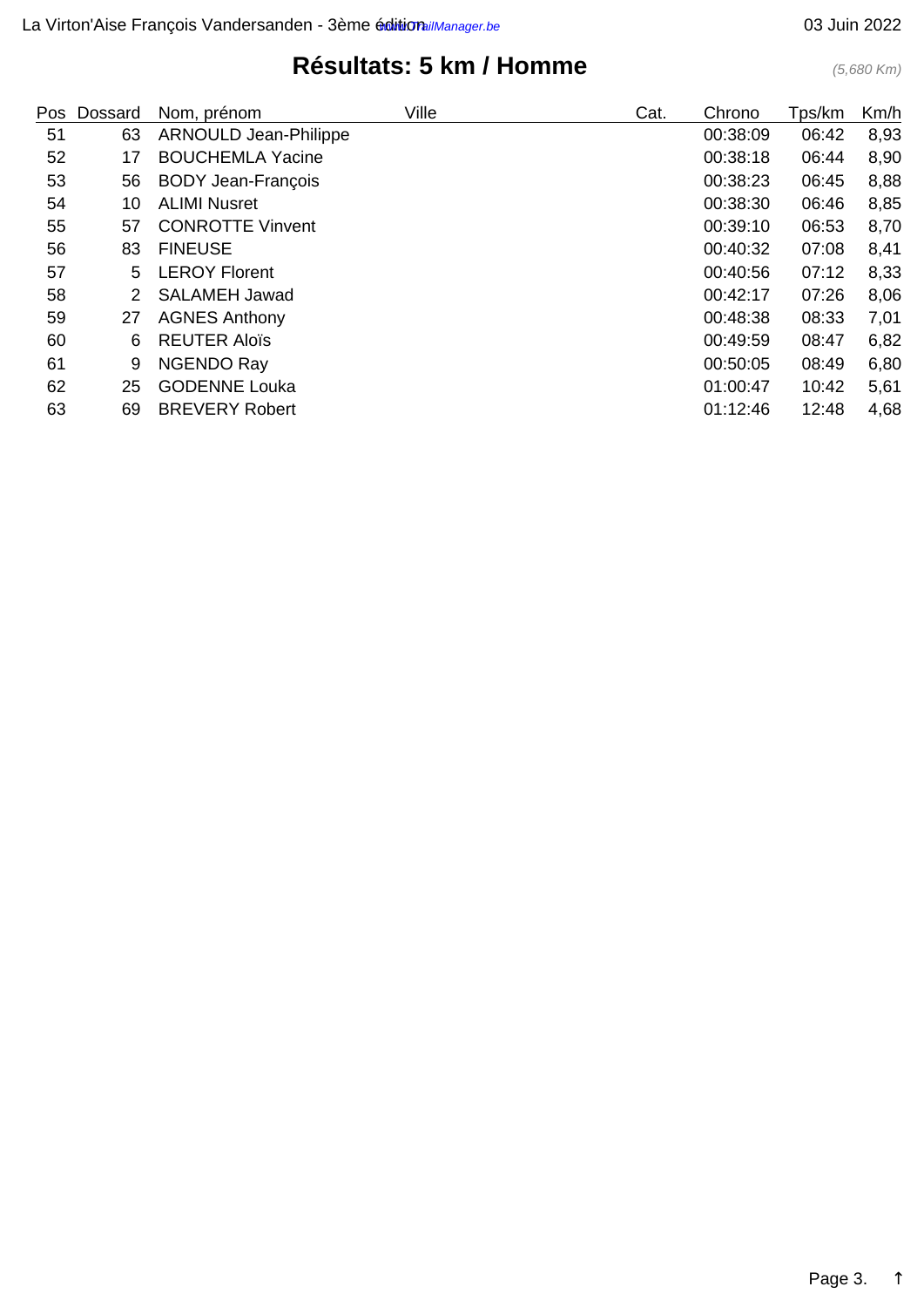## **Résultats : 5 km / Femme** (5,680 Km)

<span id="page-3-0"></span>

| Pos         | Dossard | Nom, prénom               | Ville | Cat. | Chrono   | Tps/km | Km/h  |
|-------------|---------|---------------------------|-------|------|----------|--------|-------|
| 1           | 43      | <b>REITZ Laetitia</b>     |       |      | 00:25:19 | 04:27  | 13,46 |
| $\mathbf 2$ | 34      | <b>RATY Amélie</b>        |       |      | 00:25:42 | 04:31  | 13,26 |
| 3           | 67      | <b>MOREAU Amélie</b>      |       |      | 00:30:24 | 05:21  | 11,21 |
| 4           | 49      | <b>MOUH Najwa</b>         |       |      | 00:30:26 | 05:21  | 11,20 |
| 5           | 45      | <b>NEETENS Inès</b>       |       |      | 00:30:30 | 05:22  | 11,17 |
| 6           | 65      | <b>WATLET Charlotte</b>   |       |      | 00:31:25 | 05:31  | 10,85 |
| 7           | 61      | <b>BRAHAM Lize</b>        |       |      | 00:31:59 | 05:37  | 10,66 |
| 8           | 36      | <b>BOULANGER Anne</b>     |       |      | 00:32:05 | 05:38  | 10,62 |
| 9           | 28      | <b>RENAULD Lyse</b>       |       |      | 00:32:43 | 05:45  | 10,42 |
| 10          | 64      | <b>PAQUOT Sandrine</b>    |       |      | 00:35:47 | 06:17  | 9,52  |
| 11          | 50      | <b>REMY Fauve</b>         |       |      | 00:35:57 | 06:19  | 9,48  |
| 12          | 18      | <b>JOURNOT Chloé</b>      |       |      | 00:37:47 | 06:39  | 9,02  |
| 13          | 81      | <b>CREES Manon</b>        |       |      | 00:38:11 | 06:43  | 8,93  |
| 14          | 70      | <b>MOREAU Fiona</b>       |       |      | 00:38:55 | 06:51  | 8,76  |
| 15          | 22      | <b>HENROT Claire</b>      |       |      | 00:39:34 | 06:57  | 8,61  |
| 16          | 20      | <b>DALMOLIN Valérie</b>   |       |      | 00:41:25 | 07:17  | 8,23  |
| 17          | 8       | <b>DESMEDT Emily</b>      |       |      | 00:43:13 | 07:36  | 7,89  |
| 18          | 51      | <b>NOTHELIER Violaine</b> |       |      | 00:45:37 | 08:01  | 7,47  |
| 19          | 53      | <b>JOURNOT Loane</b>      |       |      | n.c.     |        |       |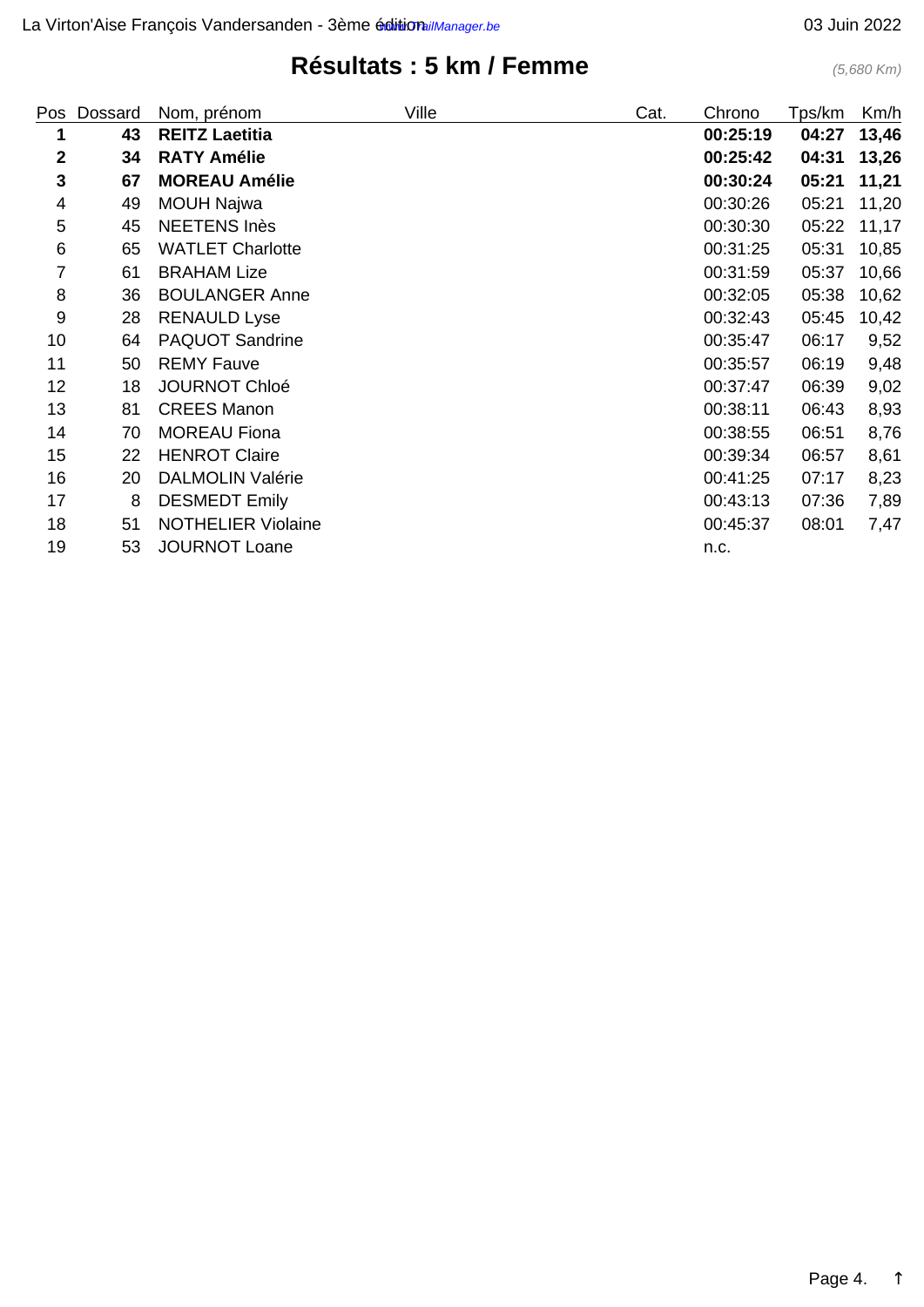# **Résultats: 10 km / Homme** (11,380 Km)

<span id="page-4-0"></span>

| Pos | Dossard | Nom, prénom               | Ville | Cat. | Chrono   | Tps/km      | Km/h  |
|-----|---------|---------------------------|-------|------|----------|-------------|-------|
|     | 315     | <b>HENRARD Marceau</b>    |       |      | 00:45:51 | 04:01       | 14,89 |
| 2   | 313     | <b>HENRIOT Benjamin</b>   |       |      | 00:48:28 | 04:15       | 14,09 |
| 3   | 308     | <b>LAMBOTTE Claude</b>    |       |      | 00:50:02 | 04:23 13,65 |       |
| 4   | 312     | <b>DEUILLET Sébastien</b> |       |      | 00:51:43 | 04:32       | 13,20 |
| 5   | 316     | <b>BROZAK Renaud</b>      |       |      | 00:54:05 | 04:45       | 12,62 |
| 6   | 302     | <b>MARINO Sébastien</b>   |       |      | 00:54:20 | 04:46       | 12,57 |
| 7   | 314     | <b>HENRARD Philippe</b>   |       |      | 00:54:36 | 04:47       | 12,51 |
| 8   | 305     | <b>DEPIESSE Alexandre</b> |       |      | 00:57:08 | 05:01       | 11,95 |
| 9   | 317     | <b>LENAERTS Gary</b>      |       |      | 00:59:28 | 05:13 11,48 |       |
| 10  | 68      | <b>LOOTVOET Cédric</b>    |       |      | 01:00:38 | 05:19       | 11,26 |
| 11  | 301     | <b>COLLIGNON Yannick</b>  |       |      | 01:01:36 | 05:24       | 11,08 |
| 12  | 309     | <b>GERARD Michaël</b>     |       |      | 01:03:56 | 05:37       | 10,68 |
| 13  | 306     | <b>MARTIN Maxence</b>     |       |      | 01:06:33 | 05:50       | 10,26 |
| 14  | 78      | <b>BLONDEAU Alban</b>     |       |      | 01:06:40 | 05:51       | 10,24 |